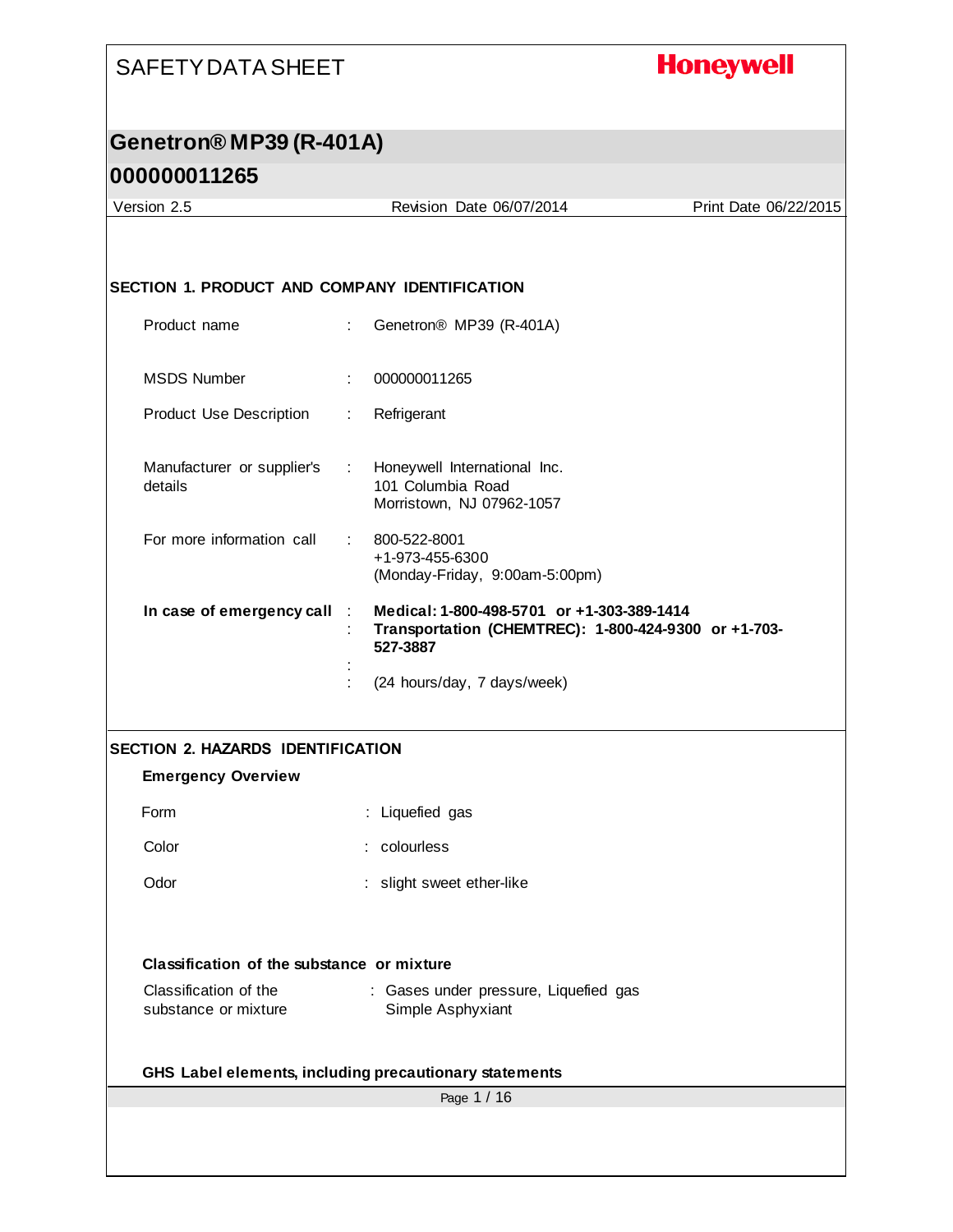| <b>SAFETY DATA SHEET</b>                                                                                                                                                     |                                                                                                           |           | <b>Honeywell</b>      |  |
|------------------------------------------------------------------------------------------------------------------------------------------------------------------------------|-----------------------------------------------------------------------------------------------------------|-----------|-----------------------|--|
| Genetron® MP39 (R-401A)                                                                                                                                                      |                                                                                                           |           |                       |  |
| 000000011265                                                                                                                                                                 |                                                                                                           |           |                       |  |
| Version 2.5                                                                                                                                                                  | Revision Date 06/07/2014                                                                                  |           | Print Date 06/22/2015 |  |
|                                                                                                                                                                              |                                                                                                           |           |                       |  |
| Symbol(s)                                                                                                                                                                    |                                                                                                           |           |                       |  |
| Signal word                                                                                                                                                                  | : Warning                                                                                                 |           |                       |  |
| Hazard statements                                                                                                                                                            | : Contains gas under pressure; may explode if heated.<br>May displace oxygen and cause rapid suffocation. |           |                       |  |
| Precautionary statements                                                                                                                                                     | : Storage:<br>Protect from sunlight. Store in a well-ventilated place.                                    |           |                       |  |
| Hazards not otherwise<br>classified                                                                                                                                          | : May cause frostbite.<br>May cause cardiac arrhythmia.<br>May cause eye and skin irritation.             |           |                       |  |
| Carcinogenicity<br>No component of this product present at levels greater than or equal to 0.1% is identified as a known<br>or anticipated carcinogen by NTP, IARC, or OSHA. |                                                                                                           |           |                       |  |
| <b>SECTION 3. COMPOSITION/INFORMATION ON INGREDIENTS</b>                                                                                                                     |                                                                                                           |           |                       |  |
| Chemical nature                                                                                                                                                              | : Mixture                                                                                                 |           |                       |  |
| <b>Chemical Name</b>                                                                                                                                                         |                                                                                                           | CAS-No.   | Concentration         |  |
| Chlorodifluoromethane                                                                                                                                                        |                                                                                                           | 75-45-6   | 52.50 - 54.50 %       |  |
| 1-Chloro-1,2,2,2-tetrafluoroethane                                                                                                                                           |                                                                                                           | 2837-89-0 | 33.00 - 34.00 %       |  |
| 1,1-Difluoroethane                                                                                                                                                           |                                                                                                           | 75-37-6   | 11.50 - 13.50 %       |  |
| <b>SECTION 4. FIRST AID MEASURES</b>                                                                                                                                         |                                                                                                           |           |                       |  |
|                                                                                                                                                                              | Page 2 / 16                                                                                               |           |                       |  |
|                                                                                                                                                                              |                                                                                                           |           |                       |  |
|                                                                                                                                                                              |                                                                                                           |           |                       |  |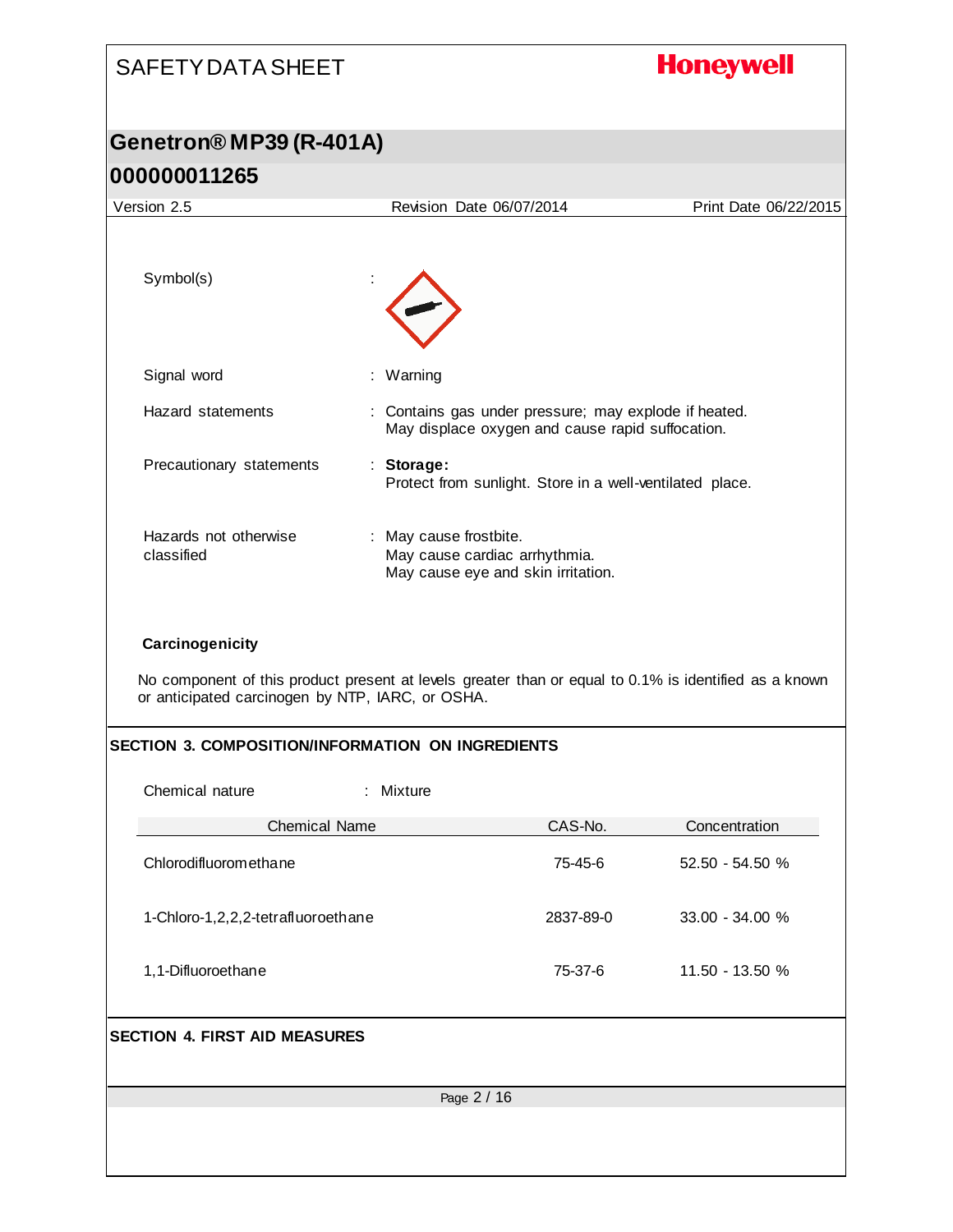**Honeywell** 

| Version 2.5                             | Revision Date 06/07/2014                                                                                                                                                                                                                                                                                                                                                                                                                                                                                                                                                                                                                          | Print Date 06/22/2015 |
|-----------------------------------------|---------------------------------------------------------------------------------------------------------------------------------------------------------------------------------------------------------------------------------------------------------------------------------------------------------------------------------------------------------------------------------------------------------------------------------------------------------------------------------------------------------------------------------------------------------------------------------------------------------------------------------------------------|-----------------------|
| Inhalation                              | Move to fresh air. If breathing is irregular or stopped,<br>administer artificial respiration. Use oxygen as required,                                                                                                                                                                                                                                                                                                                                                                                                                                                                                                                            |                       |
| Skin contact                            | provided a qualified operator is present. Call a physician. Do<br>not give drugs from adrenaline-ephedrine group.<br>After contact with skin, wash immediately with plenty of water.                                                                                                                                                                                                                                                                                                                                                                                                                                                              |                       |
|                                         | If there is evidence of frostbite, bathe (do not rub) with<br>lukewarm (not hot) water. If water is not available, cover with a<br>clean, soft cloth or similar covering. If symptoms persist, call a<br>physician.                                                                                                                                                                                                                                                                                                                                                                                                                               |                       |
| Eye contact                             | Rinse immediately with plenty of water, also under the eyelids,<br>for at least 15 minutes. In case of frostbite water should be<br>lukewarm, not hot. If symptoms persist, call a physician.                                                                                                                                                                                                                                                                                                                                                                                                                                                     |                       |
| Ingestion                               | Unlikely route of exposure. As this product is a gas, refer to the<br>inhalation section. Do not induce vomiting without medical<br>advice. Call a physician immediately.                                                                                                                                                                                                                                                                                                                                                                                                                                                                         |                       |
| <b>SECTION 5. FIREFIGHTING MEASURES</b> |                                                                                                                                                                                                                                                                                                                                                                                                                                                                                                                                                                                                                                                   |                       |
| Suitable extinguishing media            | : The product is not flammable.<br><b>ASHRAE 34</b><br>Use water spray, alcohol-resistant foam, dry chemical or<br>carbon dioxide.<br>Use extinguishing measures that are appropriate to local<br>circumstances and the surrounding environment.                                                                                                                                                                                                                                                                                                                                                                                                  |                       |
| Specific hazards during<br>firefighting | : Contents under pressure.<br>This product is not flammable at ambient temperatures and<br>atmospheric pressure.<br>However, this material can ignite when mixed with air under<br>pressure and exposed to strong ignition sources.<br>Container may rupture on heating.<br>Cool closed containers exposed to fire with water spray.<br>Do not allow run-off from fire fighting to enter drains or water<br>courses.<br>Vapours are heavier than air and can cause suffocation by<br>reducing oxygen available for breathing.<br>In case of fire hazardous decomposition products may be<br>produced such as:<br>Gaseous hydrogen chloride (HCI). |                       |
|                                         | Page 3 / 16                                                                                                                                                                                                                                                                                                                                                                                                                                                                                                                                                                                                                                       |                       |
|                                         |                                                                                                                                                                                                                                                                                                                                                                                                                                                                                                                                                                                                                                                   |                       |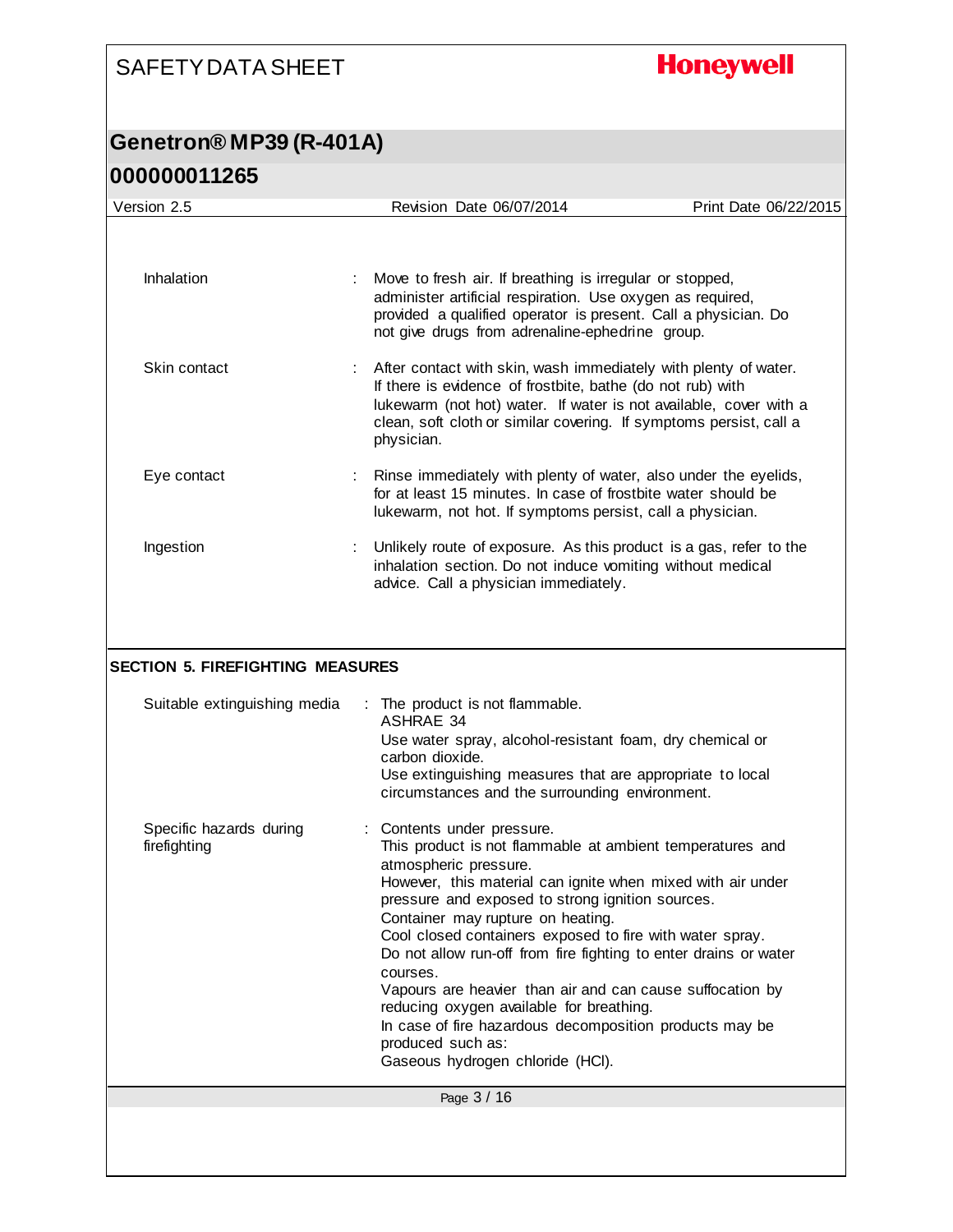# **Honeywell**

### **Genetron® MP39 (R-401A)**

| Hydrogen fluoride<br>Carbon monoxide<br>Carbon dioxide (CO2)<br>Carbonyl halides<br>In the event of fire and/or explosion do not breathe fumes.<br>Wear full protective clothing and self-contained breathing<br>apparatus.<br>No unprotected exposed skin areas.<br><b>SECTION 6. ACCIDENTAL RELEASE MEASURES</b><br>Immediately evacuate personnel to safe areas.<br>Keep people away from and upwind of spill/leak.<br>Wear personal protective equipment. Unprotected persons<br>must be kept away.<br>Remove all sources of ignition.<br>Avoid skin contact with leaking liquid (danger of frostbite).<br>Ventilate the area. |
|------------------------------------------------------------------------------------------------------------------------------------------------------------------------------------------------------------------------------------------------------------------------------------------------------------------------------------------------------------------------------------------------------------------------------------------------------------------------------------------------------------------------------------------------------------------------------------------------------------------------------------|
|                                                                                                                                                                                                                                                                                                                                                                                                                                                                                                                                                                                                                                    |
|                                                                                                                                                                                                                                                                                                                                                                                                                                                                                                                                                                                                                                    |
| After release, disperses into the air.<br>Vapours are heavier than air and can cause suffocation by<br>reducing oxygen available for breathing.<br>Avoid accumulation of vapours in low areas.<br>Unprotected personnel should not return until air has been<br>tested and determined safe.<br>Ensure that the oxygen content is $>= 19.5\%$ .                                                                                                                                                                                                                                                                                     |
| Prevent further leakage or spillage if safe to do so.<br>The product evapourates readily.                                                                                                                                                                                                                                                                                                                                                                                                                                                                                                                                          |
| Ventilate the area                                                                                                                                                                                                                                                                                                                                                                                                                                                                                                                                                                                                                 |
| <b>SECTION 7. HANDLING AND STORAGE</b>                                                                                                                                                                                                                                                                                                                                                                                                                                                                                                                                                                                             |
|                                                                                                                                                                                                                                                                                                                                                                                                                                                                                                                                                                                                                                    |
| Handle with care.<br>Avoid inhalation of vapour or mist.<br>Do not get in eyes, on skin, or on clothing.<br>Wear personal protective equipment.                                                                                                                                                                                                                                                                                                                                                                                                                                                                                    |
| Page 4 / 16                                                                                                                                                                                                                                                                                                                                                                                                                                                                                                                                                                                                                        |
|                                                                                                                                                                                                                                                                                                                                                                                                                                                                                                                                                                                                                                    |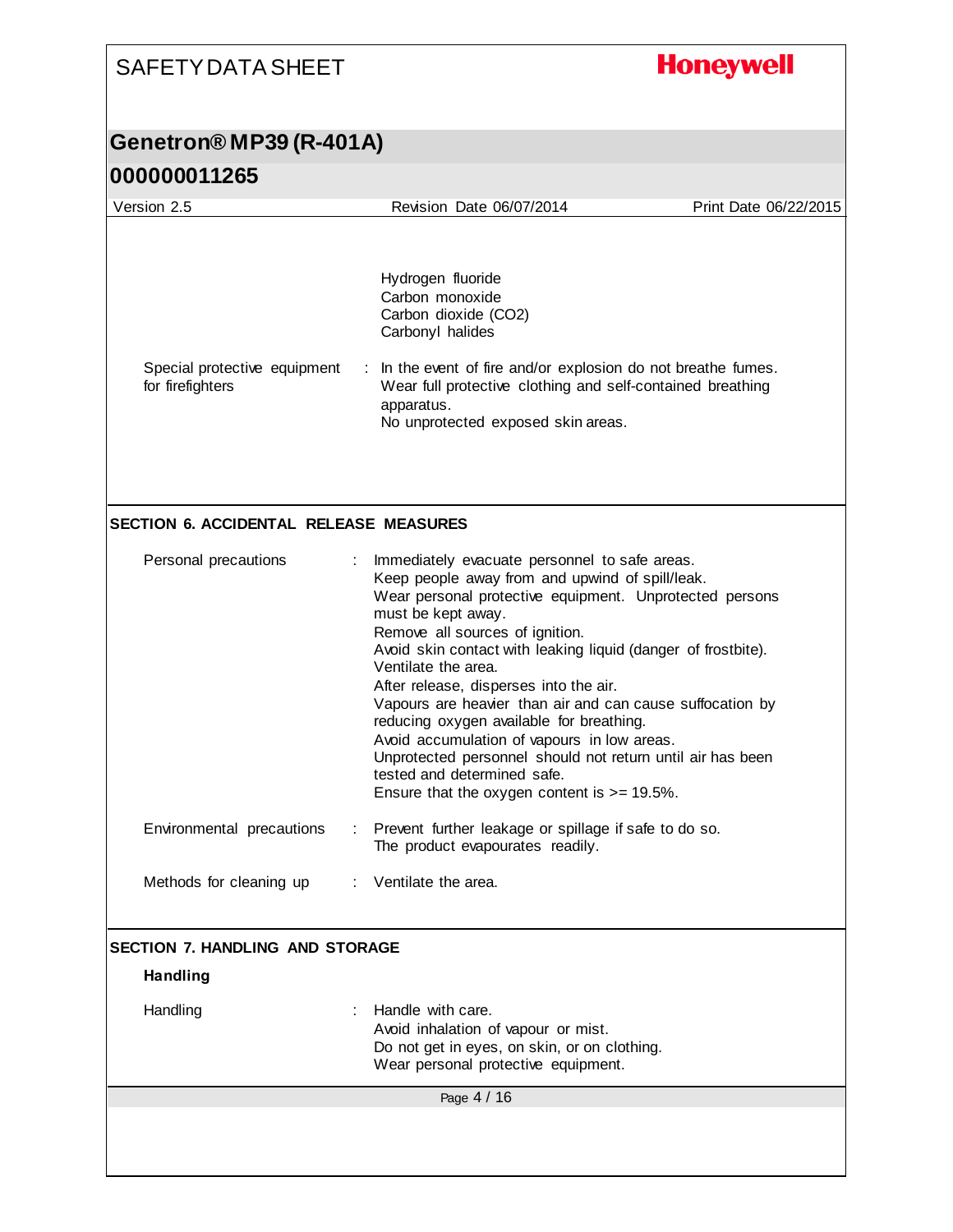## **Honeywell**

#### **Genetron® MP39 (R-401A) 000000011265**

| UUUUUUU LIZOJ                                      |                                                                                                                                                                                                                                                                                                                                                                                                                                                                                                                                           |                       |
|----------------------------------------------------|-------------------------------------------------------------------------------------------------------------------------------------------------------------------------------------------------------------------------------------------------------------------------------------------------------------------------------------------------------------------------------------------------------------------------------------------------------------------------------------------------------------------------------------------|-----------------------|
| Version 2.5                                        | Revision Date 06/07/2014                                                                                                                                                                                                                                                                                                                                                                                                                                                                                                                  | Print Date 06/22/2015 |
|                                                    | Pressurized container. Protect from sunlight and do not expose<br>to temperatures exceeding 50 °C.<br>Follow all standard safety precautions for handling and use of<br>compressed gas cylinders.<br>Use authorized cylinders only.<br>Protect cylinders from physical damage.<br>Do not puncture or drop cylinders, expose them to open flame<br>or excessive heat.<br>Do not pierce or burn, even after use. Do not spray on a naked<br>flame or any incandescent material.<br>Do not remove screw cap until immediately ready for use. |                       |
|                                                    | Always replace cap after use.                                                                                                                                                                                                                                                                                                                                                                                                                                                                                                             |                       |
| Advice on protection<br>against fire and explosion | The product is not flammable.<br>Can form a combustible mixture with air at pressures above<br>atmospheric pressure.<br>Fire or intense heat may cause violent rupture of packages.                                                                                                                                                                                                                                                                                                                                                       |                       |
| <b>Storage</b>                                     |                                                                                                                                                                                                                                                                                                                                                                                                                                                                                                                                           |                       |
| Requirements for storage<br>areas and containers   | Pressurized container: protect from sunlight and do not expose<br>to temperatures exceeding 50 °C. Do not pierce or burn, even<br>after use.<br>Keep containers tightly closed in a dry, cool and well-ventilated<br>place.<br>Storage rooms must be properly ventilated.<br>Ensure adequate ventilation, especially in confined areas.<br>Protect cylinders from physical damage.<br>Store away from incompatible substances.                                                                                                            |                       |
| SECTION 8. EXPOSURE CONTROLS/PERSONAL PROTECTION   |                                                                                                                                                                                                                                                                                                                                                                                                                                                                                                                                           |                       |
| Protective measures                                | Do not breathe vapour.<br>Avoid contact with skin, eyes and clothing.<br>Ensure that eyewash stations and safety showers are close to<br>the workstation location.                                                                                                                                                                                                                                                                                                                                                                        |                       |
| Engineering measures                               | General room ventilation is adequate for storage and handling.<br>Perform filling operations only at stations with exhaust                                                                                                                                                                                                                                                                                                                                                                                                                |                       |

Page 5 / 16 ventilation facilities. Eye protection : Wear as appropriate: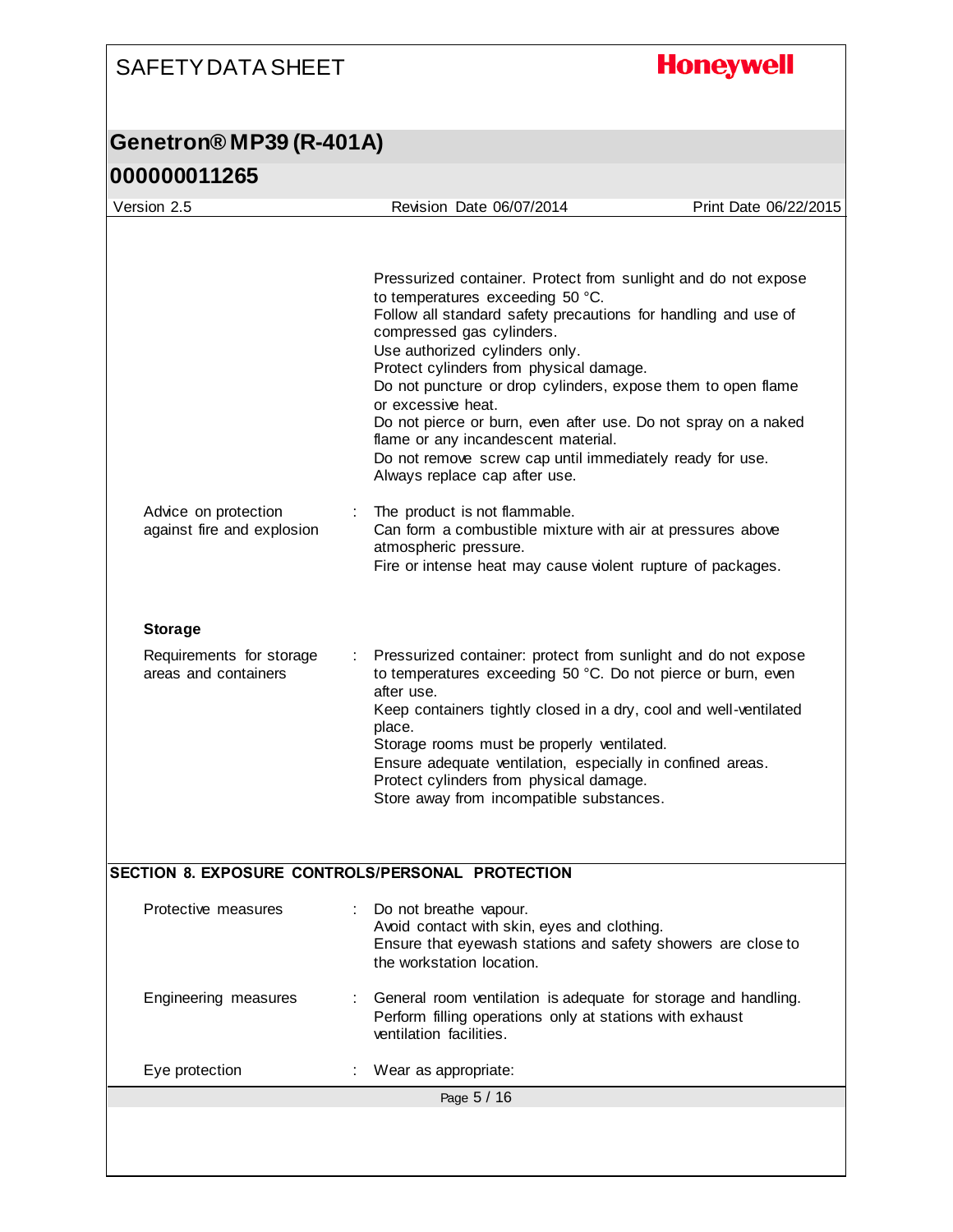## **Honeywell**

### **Genetron® MP39 (R-401A) 000000011265**

| Version 2.5              | Revision Date 06/07/2014                                                                                                                               | Print Date 06/22/2015                                                                                                                                                                    |
|--------------------------|--------------------------------------------------------------------------------------------------------------------------------------------------------|------------------------------------------------------------------------------------------------------------------------------------------------------------------------------------------|
|                          | Safety glasses with side-shields<br>If splashes are likely to occur, wear:                                                                             | Goggles or face shield, giving complete protection to eyes                                                                                                                               |
| Hand protection          | : Leather gloves<br>In case of contact through splashing:<br>Protective gloves<br>Neoprene gloves<br>Polyvinyl alcohol or nitrile- butyl-rubber gloves |                                                                                                                                                                                          |
| Skin and body protection | Wear cold insulating gloves/ face shield/eye protection.                                                                                               | Avoid skin contact with leaking liquid (danger of frostbite).                                                                                                                            |
| Respiratory protection   | equipment.<br>Wear a positive-pressure supplied-air respirator.<br>reducing oxygen available for breathing.<br>contained breathing apparatus.          | In case of insufficient ventilation wear suitable respiratory<br>Vapours are heavier than air and can cause suffocation by<br>For rescue and maintenance work in storage tanks use self- |
| Hygiene measures         | practice.<br>Avoid contact with skin, eyes and clothing.<br>Keep working clothes separately.                                                           | Handle in accordance with good industrial hygiene and safety<br>Ensure adequate ventilation, especially in confined areas.<br>Remove and wash contaminated clothing before re-use.       |

#### **Exposure Guidelines**

| Components                 | CAS-No. | Value                                                          | Control<br>parameters        | Upda<br>te | <b>Basis</b>                                                     |
|----------------------------|---------|----------------------------------------------------------------|------------------------------|------------|------------------------------------------------------------------|
| Chlorodifluorom et<br>hane | 75-45-6 | TWA :<br>time<br>weighted<br>average                           | $(1,000$ ppm $)$             | 2008       | ACGIH:US. ACGIH<br>Threshold Limit<br>Values                     |
| Chlorodifluorom et<br>hane | 75-45-6 | REL :<br><b>Recomm</b><br>ended<br>exposure<br>limit<br>(REL): | 3,500 mg/m3<br>$(1,000$ ppm) | 2005       | NIOSH/GUIDE:US.<br>NIOSH: Pocket<br>Guide to Chemical<br>Hazards |
|                            |         |                                                                |                              |            |                                                                  |
|                            |         | Page 6 / 16                                                    |                              |            |                                                                  |
|                            |         |                                                                |                              |            |                                                                  |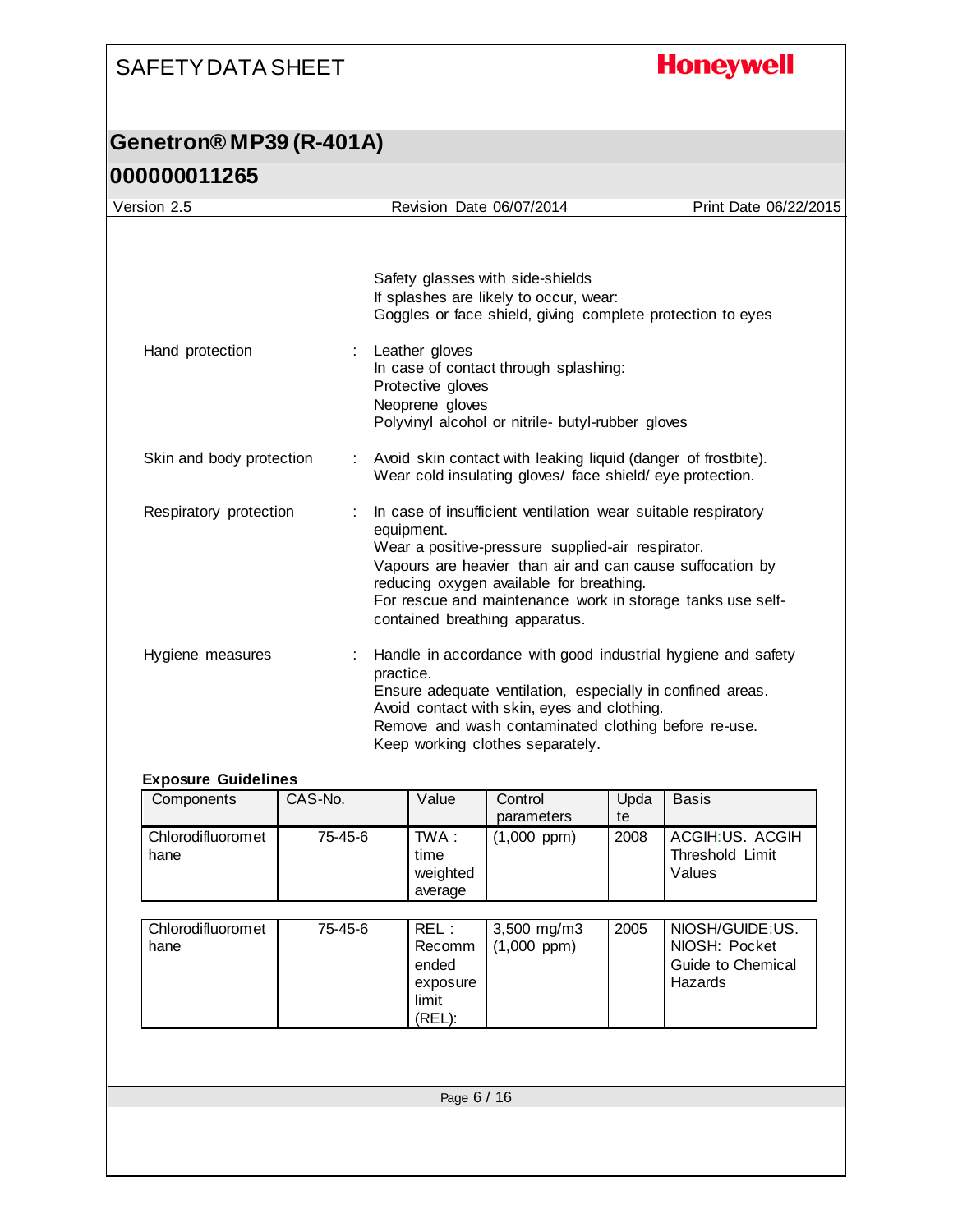# **Honeywell**

#### **Genetron® MP39 (R-401A)**

| Version 2.5                                                          |           | Revision Date 06/07/2014                    |                                 |      | Print Date 06/22/2015                                                                        |
|----------------------------------------------------------------------|-----------|---------------------------------------------|---------------------------------|------|----------------------------------------------------------------------------------------------|
|                                                                      |           |                                             |                                 |      |                                                                                              |
| Chlorodifluoromet<br>hane                                            | 75-45-6   | STEL:<br>Short<br>term<br>exposure<br>limit | 4,375 mg/m3<br>$(1,250$ ppm)    | 2005 | NIOSH/GUIDE:US.<br>NIOSH: Pocket<br>Guide to Chemical<br>Hazards                             |
| Chlorodifluoromet<br>hane                                            | 75-45-6   | TWA:<br>time<br>weighted<br>average         | 3,500 mg/m3<br>$(1,000$ ppm $)$ | 1989 | Z1A:US. OSHA<br>Table Z-1-A (29<br>CFR 1910.1000)                                            |
| 1-Chloro-1,2,2,2-<br>tetrafluoroethane                               | 2837-89-0 | TWA:<br>time<br>weighted<br>average         | $(1,000$ ppm $)$                | 2007 | WEEL:US. AIHA<br>Workplace<br>Environmental<br>Exposure Level<br>(WEEL) Guides               |
| 1-Chloro-1, 2, 2, 2-<br>tetrafluoroethane                            | 2837-89-0 | TWA:<br>time<br>weighted<br>average         | $(1,000$ ppm)                   | 1994 | Honeywell: Limit<br>established by<br>Honeywell<br>International Inc.                        |
| $1,1-$<br>Difluoroethane                                             | 75-37-6   | TWA:<br>time<br>weighted<br>average         | 2,700 mg/m3<br>$(1,000$ ppm)    | 2007 | <b>WEEL:US. AIHA</b><br>Workplace<br>Environmental<br><b>Exposure Level</b><br>(WEEL) Guides |
| $1,1-$<br>Difluoroethane                                             | 75-37-6   | $TWA$ :<br>time<br>weighted<br>average      | $(1,000$ ppm $)$                |      | Honeywell: Limit<br>established by<br>Honeywell<br>International Inc.                        |
|                                                                      |           |                                             |                                 |      |                                                                                              |
| <b>SECTION 9. PHYSICAL AND CHEMICAL PROPERTIES</b><br>Physical state |           | : Liquefied gas                             |                                 |      |                                                                                              |
| Color                                                                |           | colourless                                  |                                 |      |                                                                                              |
|                                                                      |           | Page 7 / 16                                 |                                 |      |                                                                                              |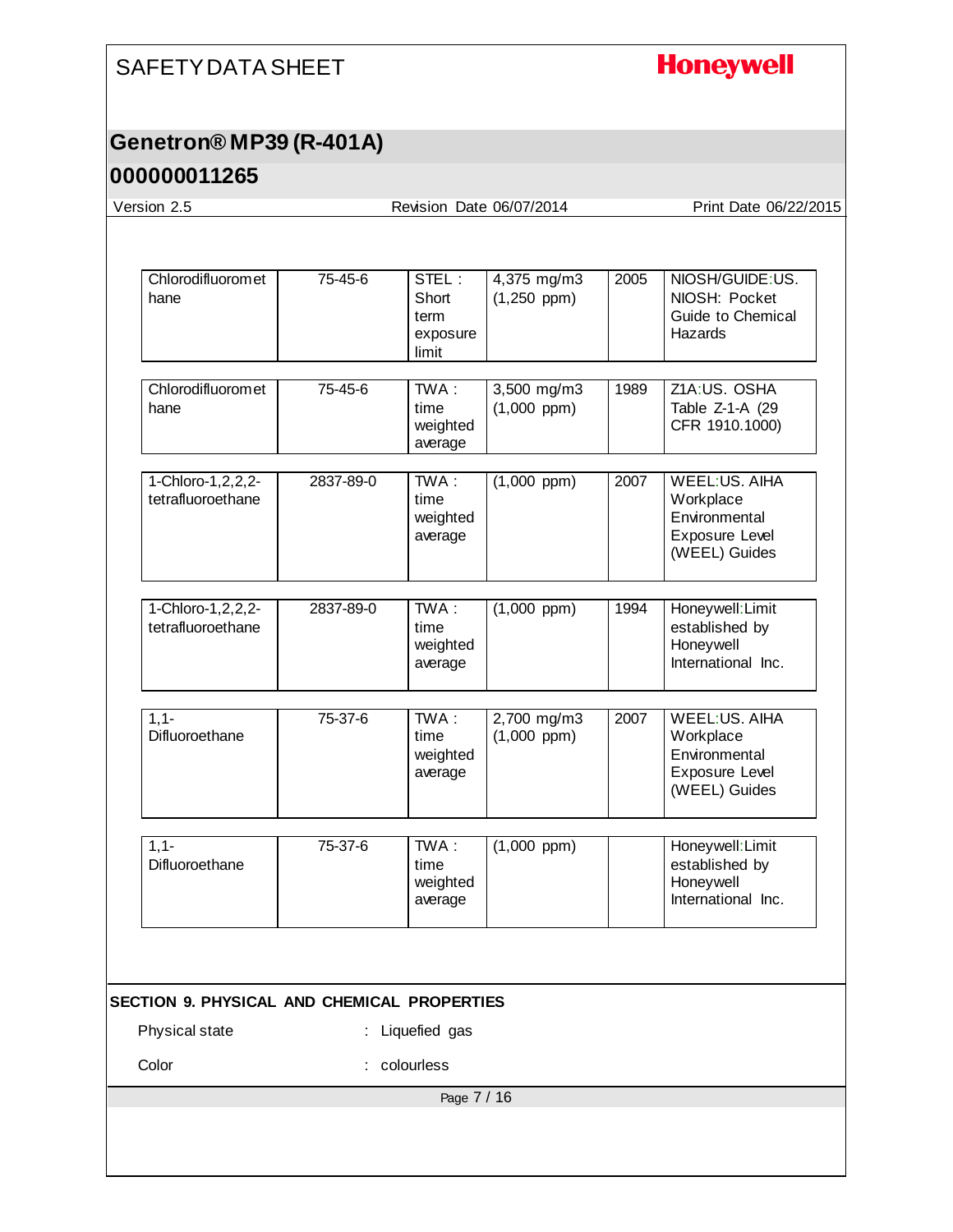# **Honeywell**

| Version 2.5                  | Revision Date 06/07/2014                                                                               | Print Date 06/22/2015 |
|------------------------------|--------------------------------------------------------------------------------------------------------|-----------------------|
|                              |                                                                                                        |                       |
|                              |                                                                                                        |                       |
| Odor                         | : slight sweet ether-like                                                                              |                       |
| pH                           | Note: neutral                                                                                          |                       |
| Melting point/freezing point | : Note: not determined                                                                                 |                       |
| Boiling point/boiling range  | $-33$ °C<br>$\mathcal{L}_{\mathcal{A}}$                                                                |                       |
| Flash point                  | Note: not applicable<br>÷                                                                              |                       |
| Evaporation rate             | $\therefore$ > 1<br>Method: Compared to CCI4.                                                          |                       |
| Lower explosion limit        | : Note: None                                                                                           |                       |
| Upper explosion limit        | : Note: None                                                                                           |                       |
| Vapor pressure               | 7,018 hPa<br>$\mathcal{L}_{\mathrm{max}}$<br>at 21.1 °C(70.0 °F)<br>16,430 hPa<br>at 54.4 °C(129.9 °F) |                       |
| Vapor density                | 3.5 Note: $(Air = 1.0)$<br>÷.                                                                          |                       |
| Density                      | 1.188 g/cm3 at 25 °C                                                                                   |                       |
| Water solubility             | 2.4 g/l at 25 °C at 1,013 hPa<br>÷                                                                     |                       |
| Ignition temperature         | Note: not determined                                                                                   |                       |
|                              | Page 8 / 16                                                                                            |                       |
|                              |                                                                                                        |                       |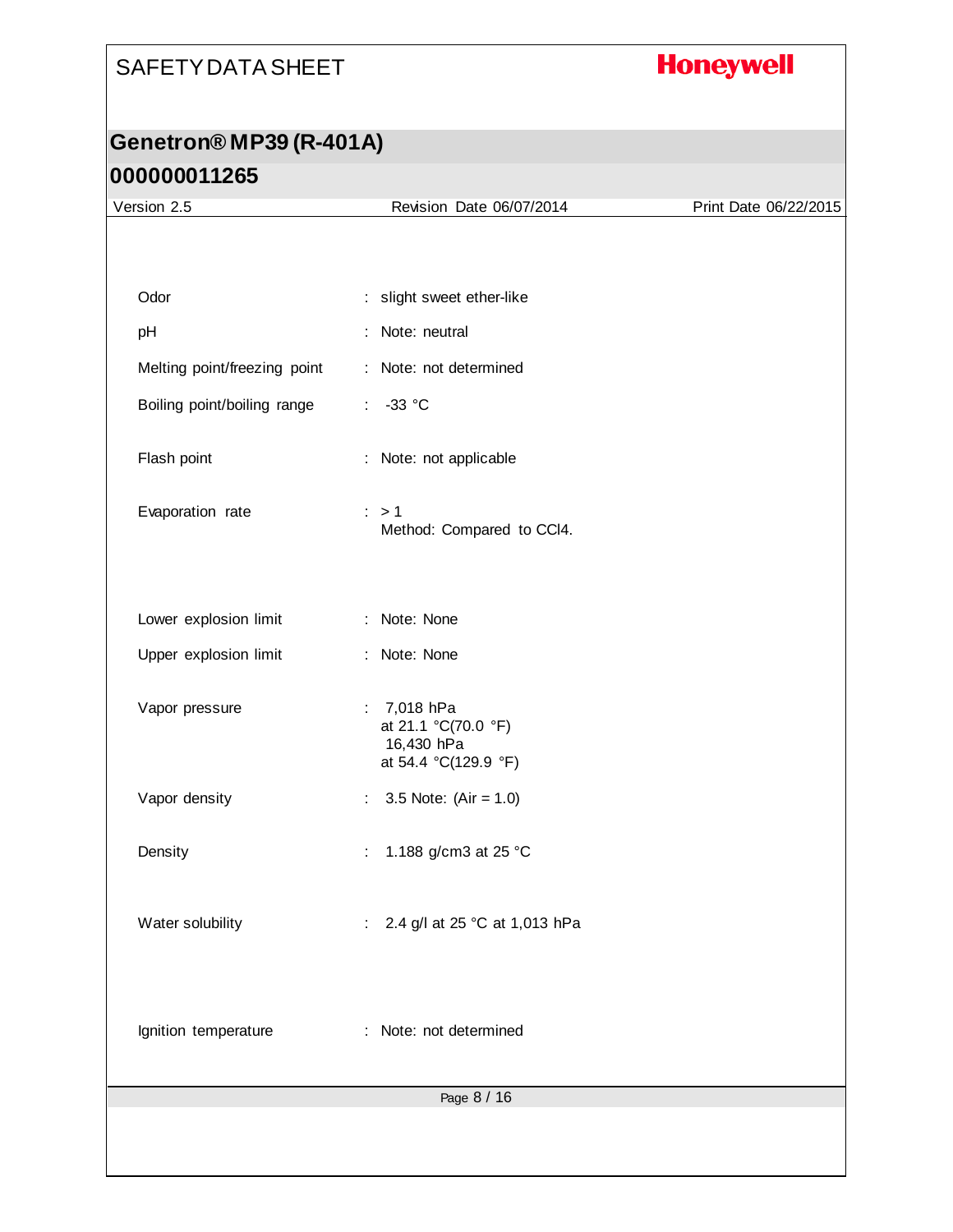# **Honeywell**

#### **Genetron® MP39 (R-401A)**

| Version 2.5                                  | Revision Date 06/07/2014                                                                                                                                                                                                                                                                                                                                                      | Print Date 06/22/2015 |
|----------------------------------------------|-------------------------------------------------------------------------------------------------------------------------------------------------------------------------------------------------------------------------------------------------------------------------------------------------------------------------------------------------------------------------------|-----------------------|
|                                              |                                                                                                                                                                                                                                                                                                                                                                               |                       |
| Decomposition temperature                    | $: >250$ °C                                                                                                                                                                                                                                                                                                                                                                   |                       |
| Global warming potential<br>(GWP)            | : $1,182$                                                                                                                                                                                                                                                                                                                                                                     |                       |
| Ozone depletion potential<br>(ODP)           | : 0.04                                                                                                                                                                                                                                                                                                                                                                        |                       |
| <b>SECTION 10. STABILITY AND REACTIVITY</b>  |                                                                                                                                                                                                                                                                                                                                                                               |                       |
| Chemical stability                           | : Stable under normal conditions.                                                                                                                                                                                                                                                                                                                                             |                       |
| Possibility of hazardous<br>reactions        | : Hazardous polymerisation does not occur.                                                                                                                                                                                                                                                                                                                                    |                       |
| Conditions to avoid                          | : Pressurized container. Protect from sunlight and do not<br>expose to temperatures exceeding 50 °C.<br>Decomposes under high temperature.<br>Some risk may be expected of corrosive and toxic<br>decomposition products.<br>Can form a combustible mixture with air at pressures above<br>atmospheric pressure.<br>Do not mix with oxygen or air above atmospheric pressure. |                       |
| Incompatible materials to<br>avoid           | : Potassium<br>Calcium<br>Powdered metals<br>Finely divided aluminium<br>Magnesium<br>Zinc                                                                                                                                                                                                                                                                                    |                       |
| Hazardous decomposition<br>products          | : In case of fire hazardous decomposition products may be<br>produced such as:<br>Gaseous hydrogen chloride (HCl).<br>Gaseous hydrogen fluoride (HF).<br>Carbonyl halides<br>Carbon monoxide<br>Carbon dioxide (CO2)                                                                                                                                                          |                       |
| <b>SECTION 11. TOXICOLOGICAL INFORMATION</b> |                                                                                                                                                                                                                                                                                                                                                                               |                       |
|                                              | Page 9 / 16                                                                                                                                                                                                                                                                                                                                                                   |                       |
|                                              |                                                                                                                                                                                                                                                                                                                                                                               |                       |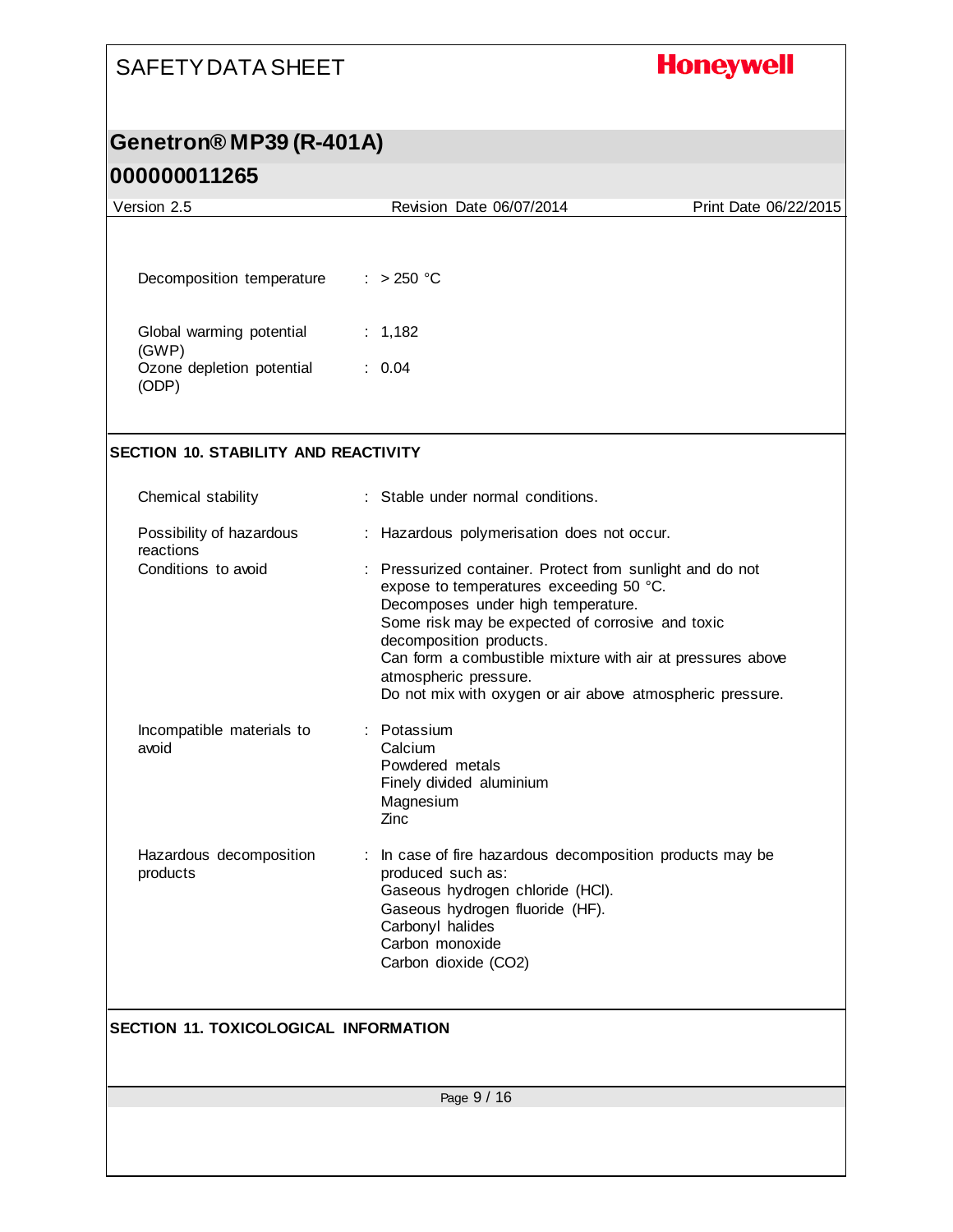# **Honeywell**

### **Genetron® MP39 (R-401A)**

| Version 2.5                                        | Revision Date 06/07/2014                                                                                                                                                                                             | Print Date 06/22/2015 |
|----------------------------------------------------|----------------------------------------------------------------------------------------------------------------------------------------------------------------------------------------------------------------------|-----------------------|
| Acute oral toxicity<br>1,1-Difluoroethane          | : LDLo: > 1,500 mg/kg<br>Species: rat<br>Note: No deaths                                                                                                                                                             |                       |
| Acute inhalation toxicity<br>Chlorodifluoromethane | : LC50: $> 300000$ ppm<br>Exposure time: 4 h<br>Species: rat                                                                                                                                                         |                       |
| 1-Chloro-1, 2, 2, 2-<br>tetrafluoroethane          | : LC50: $>= 360000$ ppm<br>Exposure time: 4 h<br>Species: rat                                                                                                                                                        |                       |
| 1,1-Difluoroethane                                 | : LC50: ca. 383000 ppm<br>Exposure time: 2 h<br>Species: rat                                                                                                                                                         |                       |
| Sensitisation<br>Chlorodifluoromethane             | : Cardiac sensitization<br>Species: dogs<br>Note: Chlorodifluoromethane (HCFC-22): Cardiac<br>sensitisation threshold (dog): 50000 ppm.                                                                              |                       |
| 1,1-Difluoroethane                                 | : Cardiac sensitization<br>Note: No-observed-effect level<br>>150,000 ppm                                                                                                                                            |                       |
| Repeated dose toxicity<br>Chlorodifluoromethane    | : Species: rat<br>Application Route: Inhalation<br>Exposure time: Lifetime Exposure ()<br>NOEL: 10000 ppm<br>Lifetime exposure of male rats was associated with a small<br>increase in salivary gland fibrosarcomas. |                       |
| 1-Chloro-1, 2, 2, 2-<br>tetrafluoroethane          | Species: rat (pups)<br>NOEL: 50000 ppm<br>Teratogenicity                                                                                                                                                             |                       |
|                                                    | Species: rat (dams)<br>NOEL: 15000 ppm                                                                                                                                                                               |                       |
|                                                    | Page 10 / 16                                                                                                                                                                                                         |                       |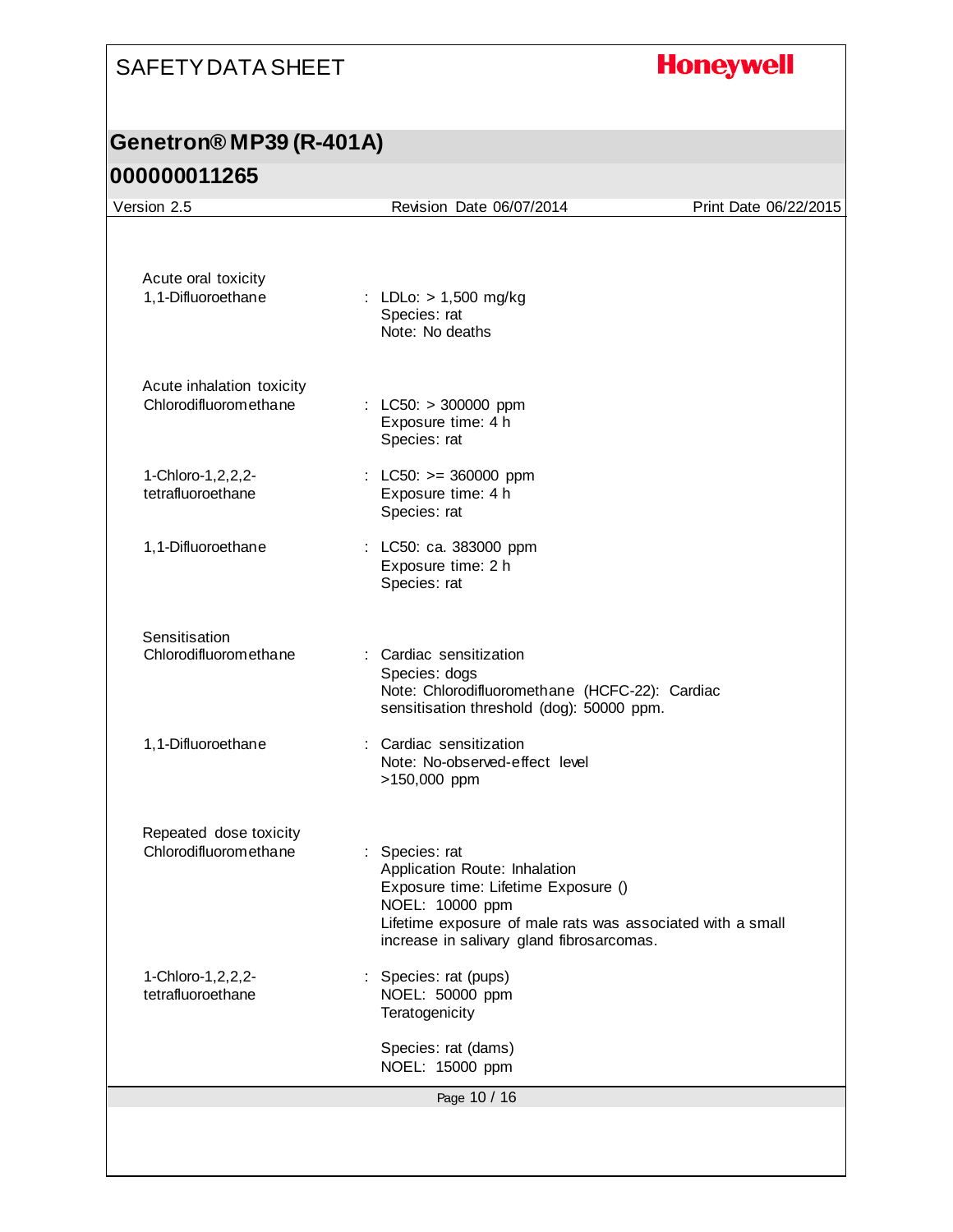# **Honeywell**

| Version 2.5                               | Revision Date 06/07/2014                                                                                                         | Print Date 06/22/2015 |
|-------------------------------------------|----------------------------------------------------------------------------------------------------------------------------------|-----------------------|
|                                           |                                                                                                                                  |                       |
|                                           |                                                                                                                                  |                       |
|                                           | Teratogenicity                                                                                                                   |                       |
| 1-Chloro-1, 2, 2, 2-                      | Note: In vitro tests did not show mutagenic effects                                                                              |                       |
| tetrafluoroethane<br>1,1-Difluoroethane   | Test Method: Ames test                                                                                                           |                       |
|                                           | Result: negative                                                                                                                 |                       |
| Carcinogenicity                           |                                                                                                                                  |                       |
| 1,1-Difluoroethane                        | Species: rat<br>Application Route: Inhalation                                                                                    |                       |
|                                           | Exposure time: two-year<br>Note: Did not show carcinogenic effects in animal                                                     |                       |
|                                           | experiments.                                                                                                                     |                       |
|                                           |                                                                                                                                  |                       |
|                                           |                                                                                                                                  |                       |
| Teratogenicity<br>1-Chloro-1, 2, 2, 2-    | : Species: rat                                                                                                                   |                       |
| tetrafluoroethane                         | Application Route: Inhalation exposure<br>Note: Did not show teratogenic effects in animal experiments.                          |                       |
|                                           | Species: rabbit                                                                                                                  |                       |
|                                           | Application Route: Inhalation exposure<br>Note: Did not show teratogenic effects in animal experiments.                          |                       |
|                                           |                                                                                                                                  |                       |
| Further information                       | Note: Acute Health Hazard Chlorodifluoromethane (HCFC-<br>22): Cardiac sensitisation threshold (dog): 50000 ppm. 2-              |                       |
|                                           | chloro-1,1,1,2- tetrafluoroethane. (HCFC-124): Cardiac<br>sensitisation threshold (dog): 25000 ppm. Vapours are heavier          |                       |
|                                           | than air and can cause suffocation by reducing oxygen                                                                            |                       |
|                                           | available for breathing. Rapid evapouration of the liquid may<br>cause frostbite. Avoid skin contact with leaking liquid (danger |                       |
|                                           | of frostbite). May cause cardiac arrhythmia. Chronic Health<br>Hazard In vitro tests did not show mutagenic effects In vivo      |                       |
|                                           | tests did not show mutagenic effects                                                                                             |                       |
|                                           |                                                                                                                                  |                       |
| <b>SECTION 12. ECOLOGICAL INFORMATION</b> |                                                                                                                                  |                       |
|                                           |                                                                                                                                  |                       |
| Toxicity to fish                          |                                                                                                                                  |                       |
|                                           | Page 11 / 16                                                                                                                     |                       |
|                                           |                                                                                                                                  |                       |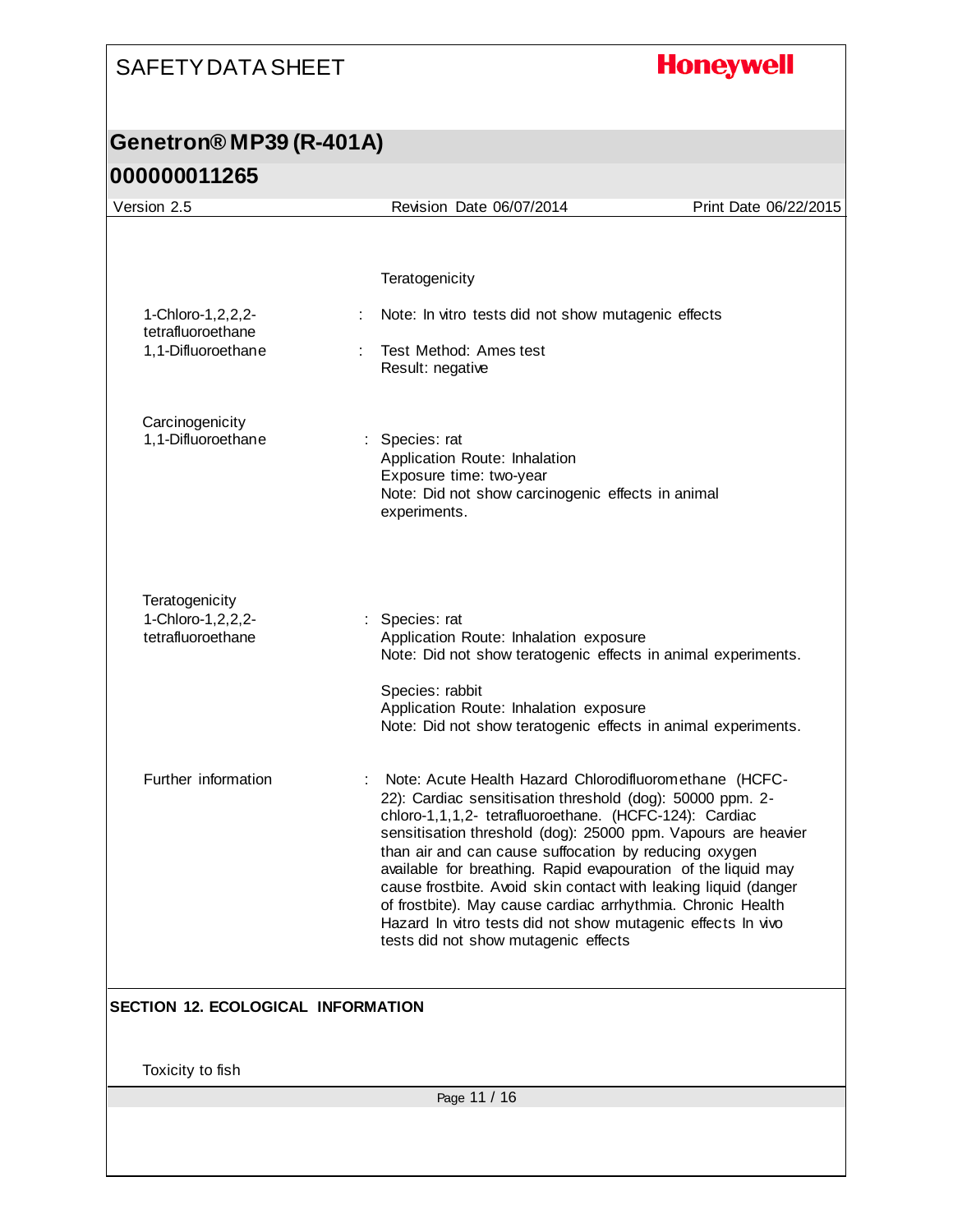# **Honeywell**

| 000000011265 |  |
|--------------|--|
|--------------|--|

| Version 2.5                                                                  | Revision Date 06/07/2014                                                                                                                                                                                                                                                                                                                                                                                                                                                                                                                                                                                                                                                                                                                          | Print Date 06/22/2015 |
|------------------------------------------------------------------------------|---------------------------------------------------------------------------------------------------------------------------------------------------------------------------------------------------------------------------------------------------------------------------------------------------------------------------------------------------------------------------------------------------------------------------------------------------------------------------------------------------------------------------------------------------------------------------------------------------------------------------------------------------------------------------------------------------------------------------------------------------|-----------------------|
| Chlorodifluoromethane                                                        | : static test<br>LC50: 777 mg/l<br>Exposure time: 96 h<br>Species: Danio rerio (zebra fish)                                                                                                                                                                                                                                                                                                                                                                                                                                                                                                                                                                                                                                                       |                       |
| Toxicity to daphnia and other aquatic invertebrates<br>Chlorodifluoromethane | : static test<br>EC50: 433 mg/l<br>Exposure time: 48 h<br>Species: Daphnia magna (Water flea)                                                                                                                                                                                                                                                                                                                                                                                                                                                                                                                                                                                                                                                     |                       |
| Further information on ecology                                               |                                                                                                                                                                                                                                                                                                                                                                                                                                                                                                                                                                                                                                                                                                                                                   |                       |
| Additional ecological<br>information                                         | : This product contains greenhouse gases which may<br>contribute to global warming. Do NOT vent to the atmosphere.<br>To comply with provisions of the U.S. Clean Air Act, any<br>residual must be recovered.<br>This product is subject to U.S. Environmental Protection<br>Agency Clean Air Act Regulations at 40 CFR Part 82.<br>Section 611 requires the following label text on all shipments<br>of this product:<br>Warning: Contains Chlorotetrafluoroethane (HCFC-124),<br>Warning: Contains Chlorodifluoromethane (HCFC-22),<br>a substance which harms public health and environment by<br>destroying ozone in the upper atmosphere.<br>Refer to sections 610 and 612 for list of acceptable and<br>unacceptable uses for this product. |                       |
| <b>SECTION 13. DISPOSAL CONSIDERATIONS</b>                                   |                                                                                                                                                                                                                                                                                                                                                                                                                                                                                                                                                                                                                                                                                                                                                   |                       |
| Disposal methods                                                             | Observe all Federal, State, and Local Environmental<br>regulations.                                                                                                                                                                                                                                                                                                                                                                                                                                                                                                                                                                                                                                                                               |                       |
| Note                                                                         | This product is subject to U.S. Environmental Protection<br>Agency Clean Air Act Regulations Section 608 in 40 CFR Part<br>82 regarding refrigerant recycling.                                                                                                                                                                                                                                                                                                                                                                                                                                                                                                                                                                                    |                       |
| <b>SECTION 14. TRANSPORT INFORMATION</b>                                     |                                                                                                                                                                                                                                                                                                                                                                                                                                                                                                                                                                                                                                                                                                                                                   |                       |
| <b>DOT</b><br>UN/ID No.<br>Proper shipping name                              | <b>UN 3163</b><br>LIQUEFIED GAS, N.O.S.                                                                                                                                                                                                                                                                                                                                                                                                                                                                                                                                                                                                                                                                                                           |                       |
|                                                                              | Page 12 / 16                                                                                                                                                                                                                                                                                                                                                                                                                                                                                                                                                                                                                                                                                                                                      |                       |
|                                                                              |                                                                                                                                                                                                                                                                                                                                                                                                                                                                                                                                                                                                                                                                                                                                                   |                       |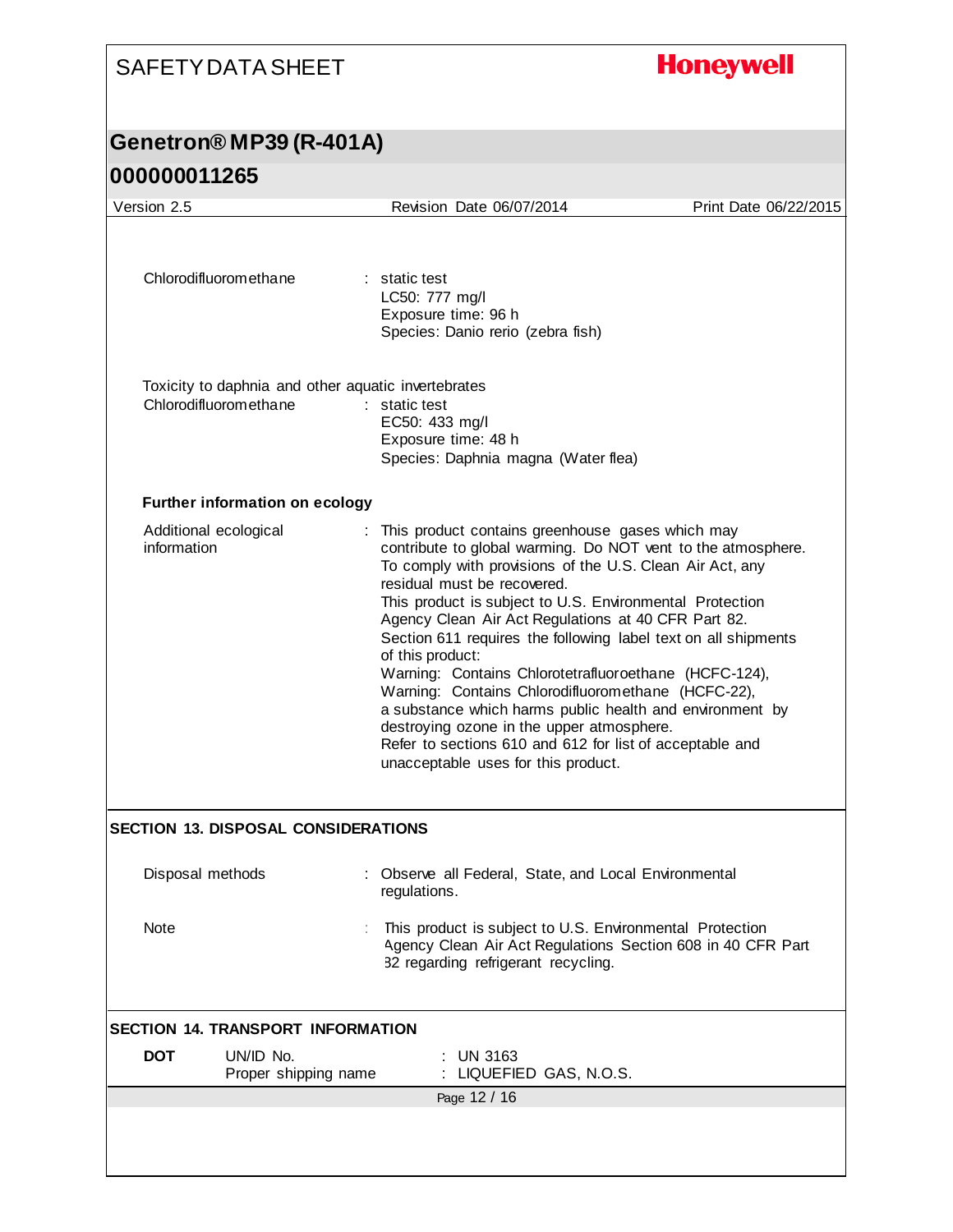# **Honeywell**

| Version 2.5                                                                                                                                                                                                                                                                                                                                                                                                                                    |                                                                                                                                                                  |  | Revision Date 06/07/2014                                                                                                                                                                  |  | Print Date 06/22/2015 |
|------------------------------------------------------------------------------------------------------------------------------------------------------------------------------------------------------------------------------------------------------------------------------------------------------------------------------------------------------------------------------------------------------------------------------------------------|------------------------------------------------------------------------------------------------------------------------------------------------------------------|--|-------------------------------------------------------------------------------------------------------------------------------------------------------------------------------------------|--|-----------------------|
|                                                                                                                                                                                                                                                                                                                                                                                                                                                | Class<br>Packing group<br><b>Hazard Labels</b>                                                                                                                   |  | (Chlorodifluoromethane, 1,1-Difluoroethane, 1-<br>Chloro-1,2,2,2-tetrafluoroethane)<br>2.2<br>2.2                                                                                         |  |                       |
| <b>IATA</b>                                                                                                                                                                                                                                                                                                                                                                                                                                    | UN/ID No.<br>Description of the goods<br>Class<br><b>Hazard Labels</b><br>Packing instruction (cargo<br>aircraft)<br>Packing instruction<br>(passenger aircraft) |  | <b>UN 3163</b><br>: LIQUEFIED GAS, N.O.S.<br>(Chlorodifluoromethane, 1,1-Difluoroethane, 1-<br>Chloro-1,2,2,2-tetrafluoroethane)<br>: 2.2<br>: 2.2<br>: 200<br>: 200                      |  |                       |
| <b>IMDG</b>                                                                                                                                                                                                                                                                                                                                                                                                                                    | UN/ID No.<br>Description of the goods<br>Class<br>Hazard Labels<br>EmS Number<br>Marine pollutant                                                                |  | <b>UN 3163</b><br>: LIQUEFIED GAS, N.O.S.<br>(CHLORODIFLUOROMETHANE, 1,1-<br>DIFLUOROETHANE, 1-CHLORO-1,2,2,2-<br>TETRAFLUOROETHANE)<br>: 2.2<br>$\therefore$ 2.2<br>$: F-C, S-V$<br>: no |  |                       |
| <b>SECTION 15. REGULATORY INFORMATION</b><br><b>Inventories</b><br><b>US. Toxic Substances</b><br>: On TSCA Inventory<br>Control Act<br>Australia. Industrial<br>: On the inventory, or in compliance with the inventory<br>Chemical (Notification and<br>Assessment) Act<br>Canada. Canadian<br>: All components of this product are on the Canadian DSL.<br><b>Environmental Protection</b><br>Act (CEPA). Domestic<br>Substances List (DSL) |                                                                                                                                                                  |  |                                                                                                                                                                                           |  |                       |
| Page 13 / 16                                                                                                                                                                                                                                                                                                                                                                                                                                   |                                                                                                                                                                  |  |                                                                                                                                                                                           |  |                       |
|                                                                                                                                                                                                                                                                                                                                                                                                                                                |                                                                                                                                                                  |  |                                                                                                                                                                                           |  |                       |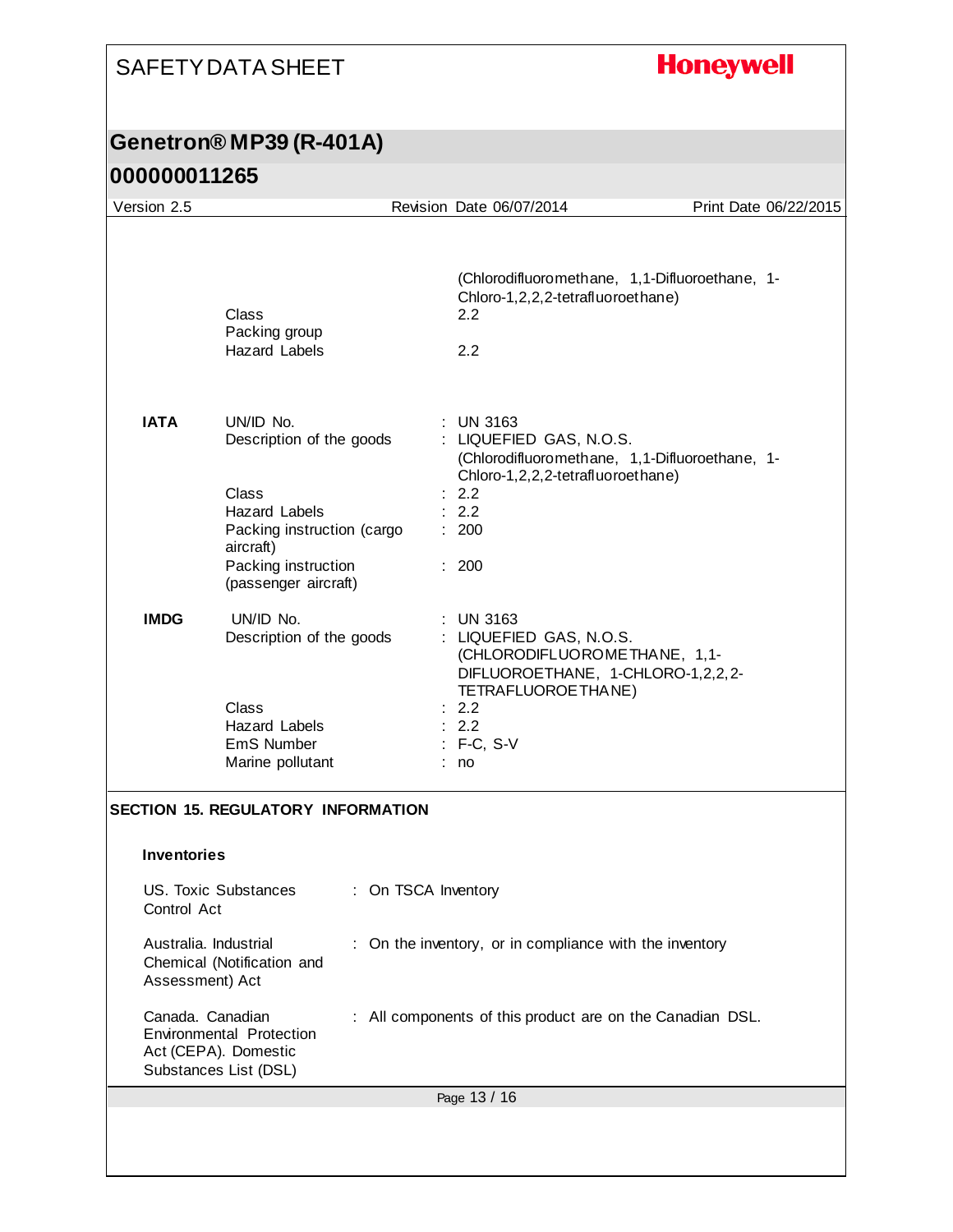# **Honeywell**

### **Genetron® MP39 (R-401A)**

| Version 2.5                                                                            | Revision Date 06/07/2014                                                                                                                                                                                       | Print Date 06/22/2015            |
|----------------------------------------------------------------------------------------|----------------------------------------------------------------------------------------------------------------------------------------------------------------------------------------------------------------|----------------------------------|
|                                                                                        |                                                                                                                                                                                                                |                                  |
| Korea, Toxic Chemical<br>Control Law (TCCL) List                                       | : On the inventory, or in compliance with the inventory                                                                                                                                                        |                                  |
| Philippines. The Toxic<br>Substances and Hazardous<br>and Nuclear Waste Control<br>Act | : On the inventory, or in compliance with the inventory                                                                                                                                                        |                                  |
| China. Inventory of Existing<br><b>Chemical Substances</b>                             | : On the inventory, or in compliance with the inventory                                                                                                                                                        |                                  |
| NZIOC - New Zealand                                                                    | : On the inventory, or in compliance with the inventory                                                                                                                                                        |                                  |
| TSCA 12B                                                                               | : US. Toxic Substances Control Act (TSCA) Section 12(b) Export<br>Notification (40 CFR 707, Subpt D)                                                                                                           |                                  |
|                                                                                        | 1-Chloro-1,1,2,2-tetrafluoroethane                                                                                                                                                                             | 354-25-6                         |
| National regulatory information                                                        |                                                                                                                                                                                                                |                                  |
| <b>SARA 302 Components</b>                                                             | : SARA 302: No chemicals in this material are subject to the<br>reporting requirements of SARA Title III, Section 302.                                                                                         |                                  |
| <b>SARA 313 Components</b>                                                             | : The following components are subject to reporting levels<br>established by SARA Title III, Section 313:<br>Chlorodifluoromethane<br>1-Chloro-1,2,2,2-tetrafluoroethane<br>1-Chloro-1,1,2,2-tetrafluoroethane | 75-45-6<br>2837-89-0<br>354-25-6 |
| SARA 311/312 Hazards                                                                   | : Acute Health Hazard<br>Sudden Release of Pressure Hazard                                                                                                                                                     |                                  |
| <b>California Prop. 65</b>                                                             | : This product does not contain any chemicals known to State of<br>California to cause cancer, birth defects, or any other<br>reproductive harm.                                                               |                                  |
|                                                                                        |                                                                                                                                                                                                                |                                  |
| <b>Massachusetts RTK</b>                                                               | : Chlorodifluoromethane                                                                                                                                                                                        | 75-45-6                          |
|                                                                                        | Page 14 / 16                                                                                                                                                                                                   |                                  |
|                                                                                        |                                                                                                                                                                                                                |                                  |
|                                                                                        |                                                                                                                                                                                                                |                                  |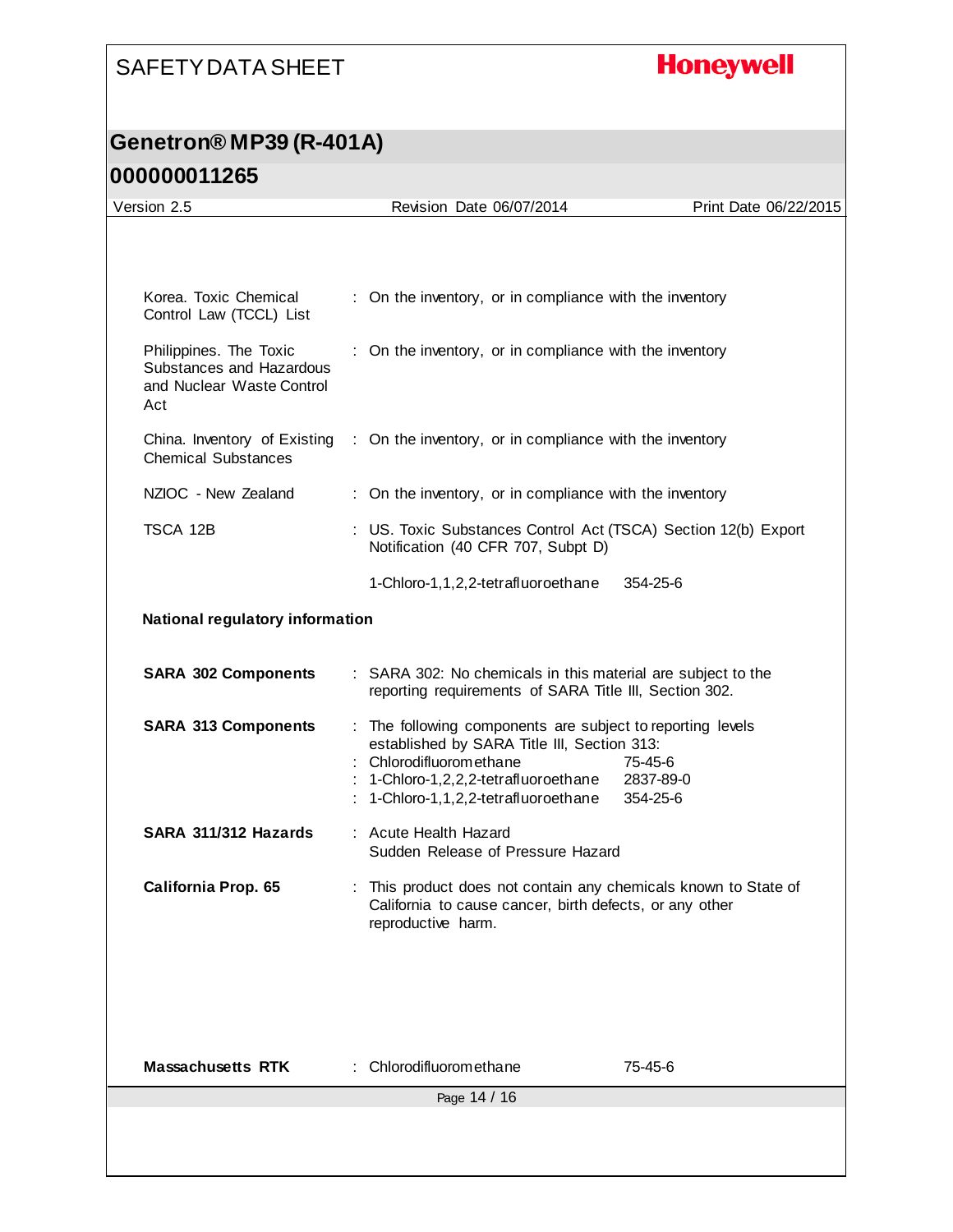#### **Honeywell**

#### **Genetron® MP39 (R-401A) 000000011265**

| Version 2.5                                      | Revision Date 06/07/2014                                                                                                                                                    | Print Date 06/22/2015                       |
|--------------------------------------------------|-----------------------------------------------------------------------------------------------------------------------------------------------------------------------------|---------------------------------------------|
|                                                  | : 1,1-Difluoroethane                                                                                                                                                        | 75-37-6                                     |
| New Jersey RTK                                   | : Chlorodifluoromethane<br>: 1-Chloro-1,2,2,2-tetrafluoroethane<br>: 1,1-Difluoroethane<br>: 1-Chloro-1,1,2,2-tetrafluoroethane                                             | 75-45-6<br>2837-89-0<br>75-37-6<br>354-25-6 |
| Pennsylvania RTK                                 | : Chlorodifluoromethane<br>: 1-Chloro-1,2,2,2-tetrafluoroethane<br>: 1,1-Difluoroethane                                                                                     | 75-45-6<br>2837-89-0<br>75-37-6             |
| <b>WHMIS Classification</b>                      | : A: Compressed Gas<br>This product has been classified according to the hazard criteria<br>of the CPR and the MSDS contains all of the information<br>required by the CPR. |                                             |
| Global warming potential : 1,182                 |                                                                                                                                                                             |                                             |
| <b>Ozone depletion potential : 0.04</b><br>(ODP) |                                                                                                                                                                             |                                             |

#### **SECTION 16. OTHER INFORMATION**

|                        | <b>HMIS III</b> | <b>NFPA</b>       |
|------------------------|-----------------|-------------------|
| Health hazard          | $\therefore$ 1  |                   |
| Flammability           | $\therefore$ 1  |                   |
| <b>Physical Hazard</b> | : 0             |                   |
| Instability            | ٠<br>٠          | $\mathbf{\Omega}$ |

Hazard rating and rating systems (e.g. HMIS® III, NFPA): This information is intended solely for the use of individuals trained in the particular system.

#### **Further information**

The information provided in this Safety Data Sheet is correct to the best of our knowledge, information and belief at the date of its publication. The information given is designed only as a guidance for safe handling, use, processing, storage, transportation, disposal and release and is not to be considered a warranty or quality specification. The information relates only to the specific material designated and may not be valid for such material used in combination with any other

Page 15 / 16